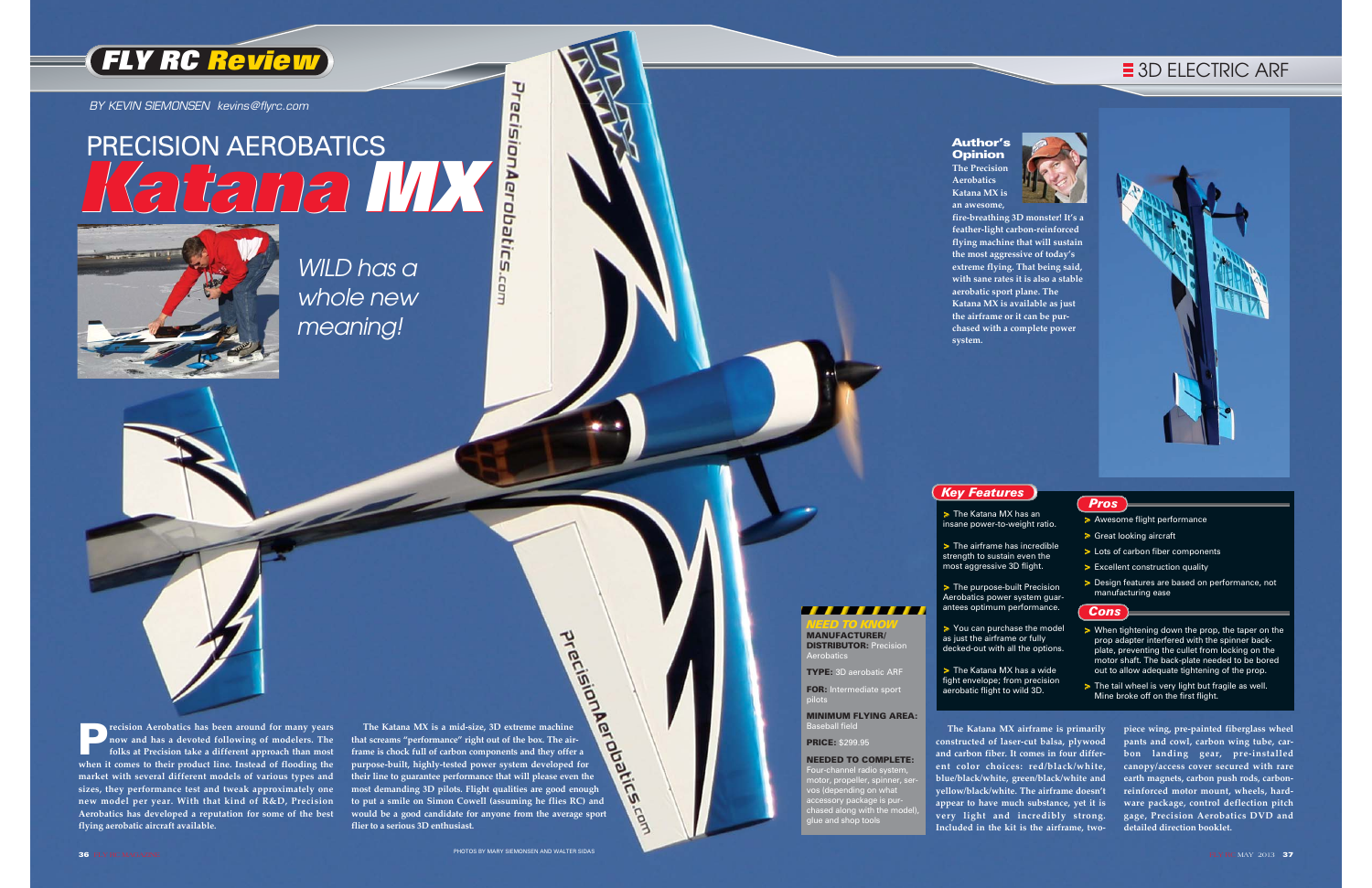PRECISION AEROBATICS KATANA MX



### IN THE AIR

There is no reason to ramble on about take-off roll because, for all intents and purposes, there isn't one. Acceleration of the Katana MX with its Thrust 50 motor and 6S pack is nothing short of spectacular. The large diameter VOX prop is designed for raw pulling power and for instant acceleration, keeping the top speed of the Katana MX sane. Not more than a click or two of trim was required for level flight. The light wing loading gives the Katana MX a light feel and the longer tail moments (compared to previous Precision Aerobatics models I've flown) provide great tracking. Even with the pocket-style aileron hinges and generously proportioned ailerons, the aileron sensitivity was very manageable, making the Katana

MX feel like a larger aircraft. I attribute this to the huge chord of the wing. The center of gravity (CG), out of the box appears to be slightly tail-heavy, even with the batteries forward on the battery tray. However, the flight controls did not indicate this and were very balanced. Exponential values were about the same for all flight controls. Slow and point rolls are text-book and snap rolls, inside and out, are very manageable as if you were flying a much larger plane. Minimal coupling was noted (not worth programming out) and the massive rudder made high-alpha knife edge flight child's play! It flat spins well and inverted flat spins even better. The Katana MX performs incredible blenders from a full throttle dive to instant inverted flat spin!

Speaking of hovering, the Katana MX can be compared to a 40-percent foamy with a DA150 on nitrous. It hangs in there with all the control authori-



wing when pushed hard enough. I flew the Katana MX with and without the Vortex Generator (VG) kit and found that it has a reduced stall speed with the kit installed, however when it did stall it was more abrupt. With that in mind I did note enhanced knife edge and that snap rolls and tumbles were more abrupt when using the VG kit. In either configuration, the Katana MX is so lightly-loaded it basically it has to be forced into a stall. Recovery is text-book and achieved by removing the elevator input and adding power. Landing the Katana MX is anticlimactic, using elevator for pitch and power for altitude. The 15-inch propeller helps provide the excellent breaking qualities of the Katana MX. A little power keeps it moving and keeps the controls effective. Dragging the plane with a little power and cutting for a minimal roll- out works every time.

#### **ASSEMBLY TIPS**

The horizontal stabilizer is fully symmetrical except for the center flat section that slides into a slot cut in the fuselage. The stab self-centers as it slides into position and is locked in with a little epoxy. The rudder and elevator are pre-slotted for flex hinges and require a drop or two of CA to lock them in place. The tail wheel assembly fits into a small groove in the bottom of the rudder along with some epoxy to keep it secure. The carbon fiber landing gear is anchored with screws to a carbon fiber plate in the fuselage. I'd suggest Loctite on all screws anchoring into carbon fiber because of a tendency to

loosen. The wheels and wheel pants install traditionally and the wheel pants form to fit snugly to the gear leg. The laser-cut carbon fiber-reinforced motor mount gets fitted to the firewall and is locked into position with carbon rods. Additional external carbon-reinforced balsa



bracing adds even more rigidity. It is mandatory to apply a small bead of epoxy to all attachment points. The two-



AN: 57 in. NG AREA: 749 sq. in. **NEIGHT:** 4 lb. 1.6 oz.

**WING LOADING: 12.6 oz./sq. ft.** 

**RADIO:** Four channels required; Flown with JR 12X transmitter and Spektrum AR6115E receiver **SERVOS:** (4) Hitec HS-5085MG

**MOTOR:** Thrust 50 brushless out-

**ESC:** Quantum 70 ESC with BEC ROPELLER/SPINNER: VOX 15x8 prop, Precision Aerobatics

Aerobatics V2 3S 2200mAh LiPo (in

ty you would ever need and twice the

power needed to pull out. Harriers.

right side up and inverted, are quite

stable, which I attribute to the massive wing roots of the Katana. The lightly-

loaded wing gives the Katana MX a

light, nimble feel even when speeds

are pushing the stall zone. Stalls are a

non-issue. It has a tendency to drop a

2.17-in. carbon fiber spinner

**BATTERY:** Two Precision

**CUBE LOADING: 5.5 LENGTH: 56.3 in.** 

digital servos

runner

series 6S)

**RPM:** 8,500